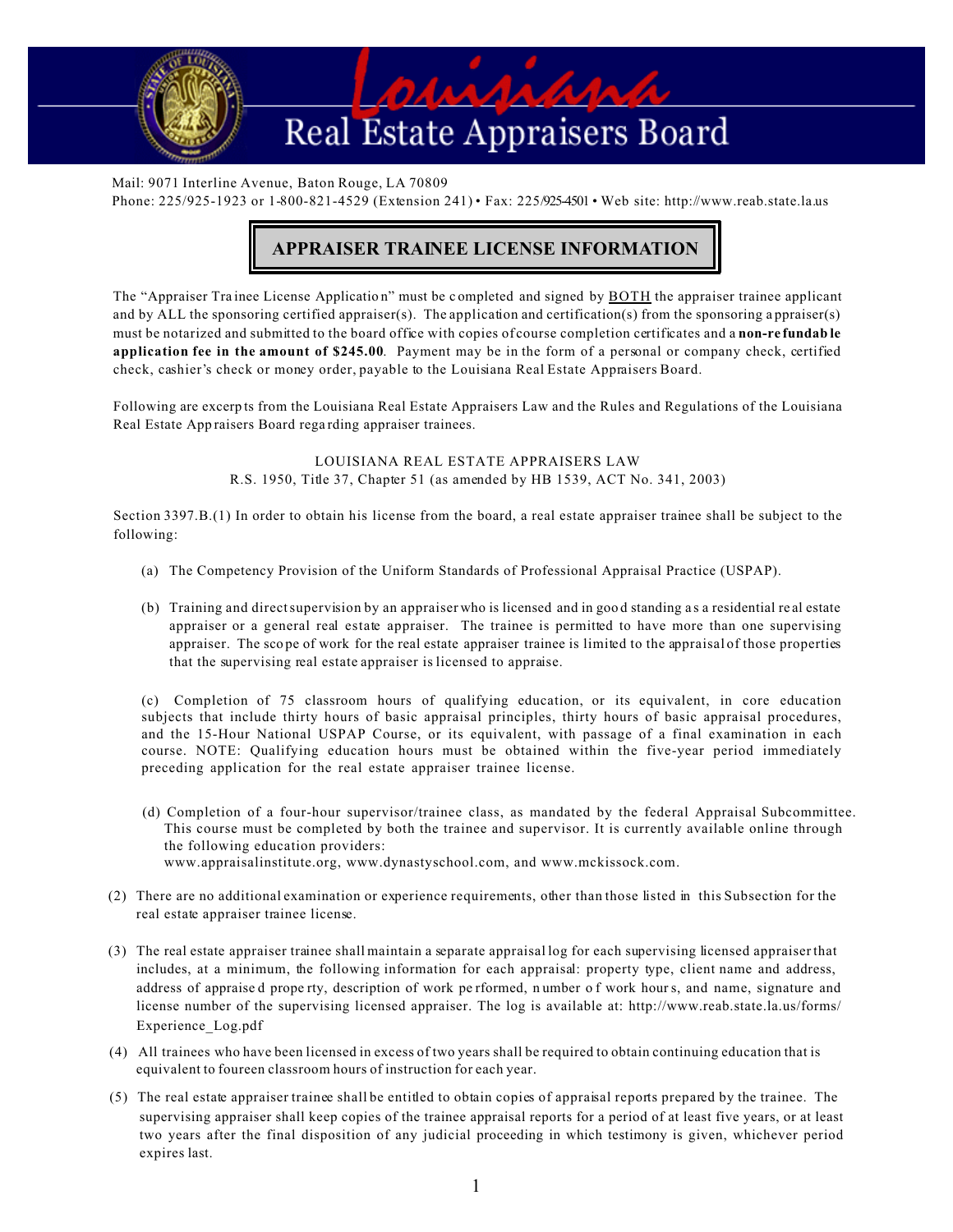# parapapap Real Estate Appraisers Board

### **APPRAISER TRAINEE LICENSE APPLICATION**

| Non-Refundable<br>Application Fee | Amount   | Date Application Received | Appraiser Trainee License Number |
|-----------------------------------|----------|---------------------------|----------------------------------|
|                                   | \$245.00 |                           |                                  |

NOTE: ANSWERS MUST BE TYPED OR PRINTED CLEARLY IN INK. ALL QUESTIONS MUST BE ANSWERED. THE APPLICATION MUST BE NOTARIZED AND SUBMITTED WITH PROOF OF COMPLETION OF THE REQUIRED QUALIFYING EDUCATION, AS SPECIFIED ON THE PREVIOUS PAGE, AND THE NO N-REFUNDABLE APPLICATION FEE OF \$245.00.

The board may decline to a ccept this application unless all requested information is provided and the pro per fee is attached. Payment must be in the form of a single remittance payable to the **Louisiana Real Estate Appraisers Board, 9071 Interline Avenue, Baton Rouge, LA 70809**. The application fee is NOT refundable once the application has been accepted by the board.

I hereby make application for approval as an "APPRAISER TRAIN EE" under the supervision of the state certified appraiser(s) whose not arized signature(s) appear on page 4 of this application, and in conformity with the Louisiana Real Estate Appraisers Law, R.S. 1950, Title 37, Chapter 51, Subsections 3391-3413.

|    | 1. Full Name <u>and the contract of the set of the set of the set of the set of the set of the set of the set of the set of the set of the set of the set of the set of the set of the set of the set of the set of the set of t</u>                                                             |                                                                                           |                |  |  |  |
|----|--------------------------------------------------------------------------------------------------------------------------------------------------------------------------------------------------------------------------------------------------------------------------------------------------|-------------------------------------------------------------------------------------------|----------------|--|--|--|
|    | (Last)                                                                                                                                                                                                                                                                                           | (First)                                                                                   | (Middle)       |  |  |  |
| 2. |                                                                                                                                                                                                                                                                                                  |                                                                                           |                |  |  |  |
|    |                                                                                                                                                                                                                                                                                                  |                                                                                           |                |  |  |  |
| 3. | Permanent Mailing Address Land and Secretary Address Land and Secretary Address Land and Secretary Address Land and Secretary Address Land and Secretary Address Land and Secretary Address Land and Secretary Address Land an                                                                   |                                                                                           |                |  |  |  |
|    |                                                                                                                                                                                                                                                                                                  |                                                                                           |                |  |  |  |
| 4. |                                                                                                                                                                                                                                                                                                  |                                                                                           |                |  |  |  |
| 5. | $\text{Fax}$ and $\text{Fax}$ and $\text{Fax}$ are $\text{Fax}$ and $\text{Fax}$ are $\text{Fax}$ and $\text{Fax}$ are $\text{Fax}$ and $\text{Fax}$ are $\text{Fax}$ and $\text{Fax}$ are $\text{Fax}$ and $\text{Fax}$ are $\text{Fax}$ and $\text{Fax}$ and $\text{Fax}$ are $\text{Fax}$ and |                                                                                           |                |  |  |  |
| 6. |                                                                                                                                                                                                                                                                                                  | Home Address <u>and the second control of the second control of the second control of</u> |                |  |  |  |
|    |                                                                                                                                                                                                                                                                                                  |                                                                                           | $\mathsf{Zip}$ |  |  |  |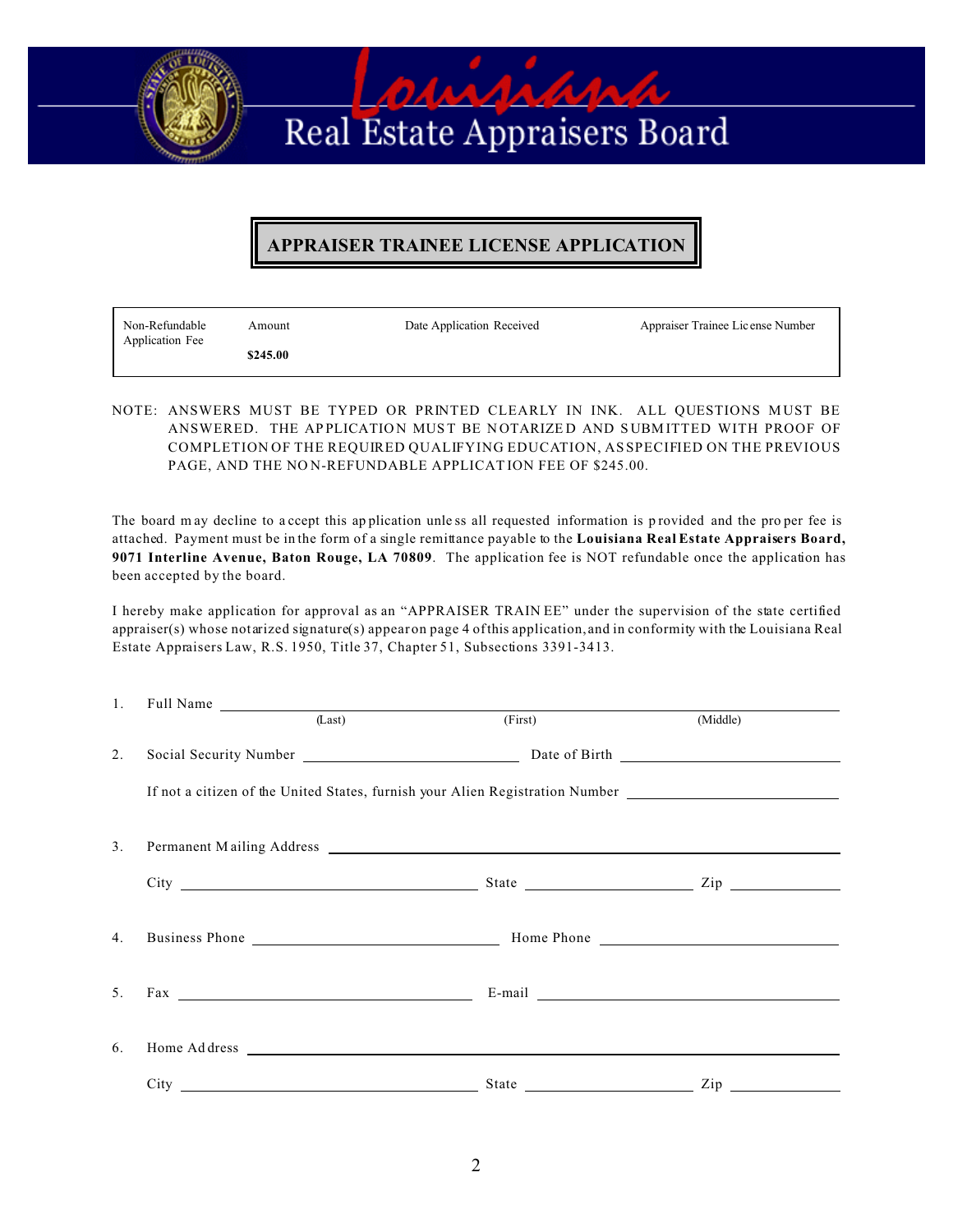7. Yes No No Have you ever had any professional or occupational license or certification suspended, cancelled or revoked; received a reprimand or disciplinary action; or had an application for such denied in Louisiana or any other state? **If "YES" attach a complete written explanation and appropriate documentation such as final orders, etc.** Do not include licenses which have expired with no complaints or disciplinary action pending. 8. Yes No Are any complaints, disciplinary hearings or investigations pending against any professional or occupational licenses you hold? **If "YES" attach a complete written explanation and copies of all orders, notices, disapprovals, investigative reports, and other documentation.** 9. Yes No No Have you ever been (1) convicted, (2) pleaded nolo contendere, (3) received deferred adjudication, or (4) been placed on probation for a criminal offense, or are there any criminal charges pending against you? Include all felonies and criminal misdemeanors, other than traffic tickets.

#### **If "YES" attach a complete written explanation and copies of all legal documentation in connection with this matter.**

#### APPLICANT CERTIFICATION

I hereby certify that I am a citizen of the United States or a lawfully admitted alien; that I have received my high school diploma or certificate of equivalency; and that I am eighteen years of age or older.

I further certify that I have fully read and understand this app lication; and that the information provided herein is true, correct and complete. If so requested by the Louisiana Real Estate Appraisers Board, I will furnish additional information or documentation as may be deemed necessary for the verification of information provided herein. I acknowledge that this application may be disapproved for cause and that the appraiser trainee status that I may obtain may be revoked for supplying false or misleading information to the board. I will abide by the provisions of the Louisiana Real Estate Appraiser Law and the Rules and Regulations of the Louisiana Real Estate Appraisers Board.

I will not hold myself out as an Appraiser Trainee or perform any act as an Appraiser Trainee until the license authorizing me to do so is in my possession. **I understand that I must work under the sponsorship and active, personal, and diligent direction of my supervising state certified residential or general real property appraiser, who shall sign the appraisal reports.**

| Applicant's Signature (in ink)     |                  | Date Signed                                              |
|------------------------------------|------------------|----------------------------------------------------------|
|                                    |                  |                                                          |
| SWORN AND SUB SCRIBED before me by |                  |                                                          |
|                                    |                  | Appraiser Trainee APPLICANT'S printed or typed name here |
| on                                 | $\sim$ 20 $\sim$ |                                                          |
|                                    |                  |                                                          |
|                                    |                  | Notary Public                                            |
| <seal></seal>                      |                  |                                                          |
|                                    |                  | My commission expires:                                   |